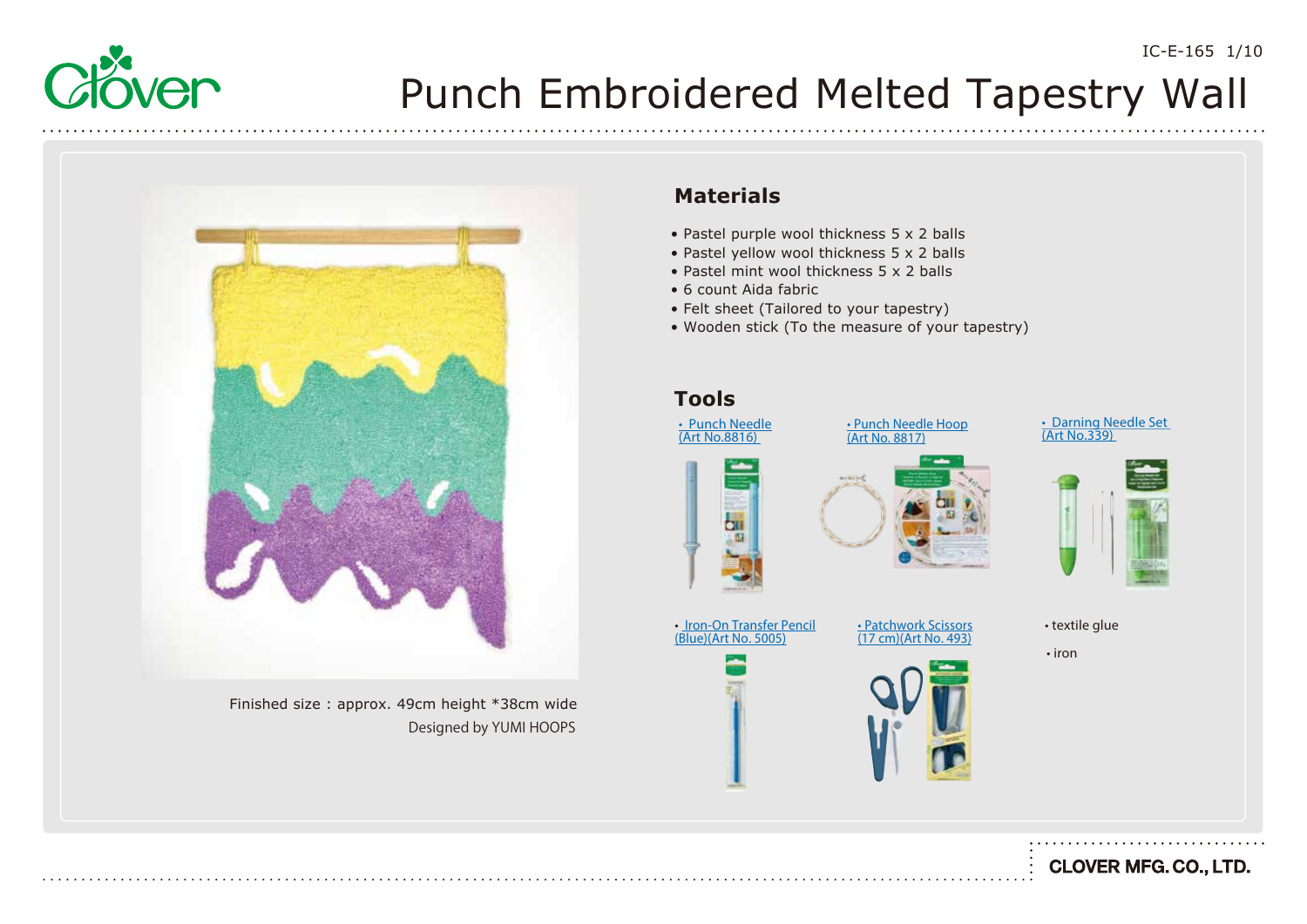

#### **Preparation**



Draw the design by hand on paper or print the pattern, it measures about 38cm x 49cm approx. With "Iron-on Transfer Pencil (ArtNo.5005)", redraw on top of the printed or drawn drawing.

Prepare the fabric, iron it if it has wrinkles, and put the design on it so that the lines drawn with "Iron-on Transfer Pencil" touch the fabric and secure with pins.

With the very hot iron, go over the drawing several times making sure that the pattern has been transferred to the fabric.

2





IC-E-165 2/10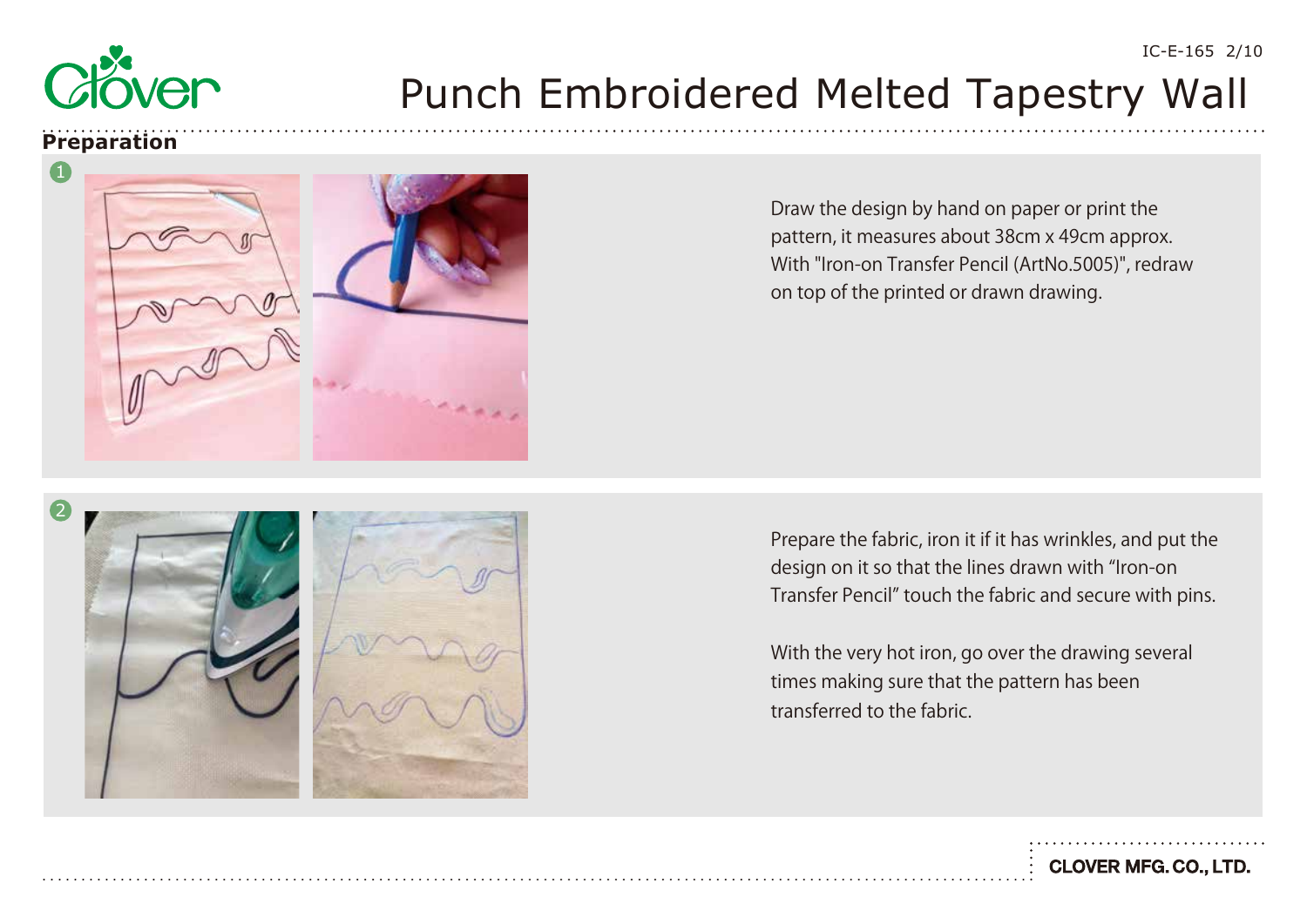



Place the fabric inside the hoop with the legs so that you do not puncture the table when working on the fabric. Put the needle at the height in 3rd position to make small loops. Thread the needle as indicated in the instructions and start with the punch!



tip: Make sure you have the fabric taut and the hoop tight. A loose fabric will slow you down and ruin your work.

**CLOVER MFG. CO., LTD.**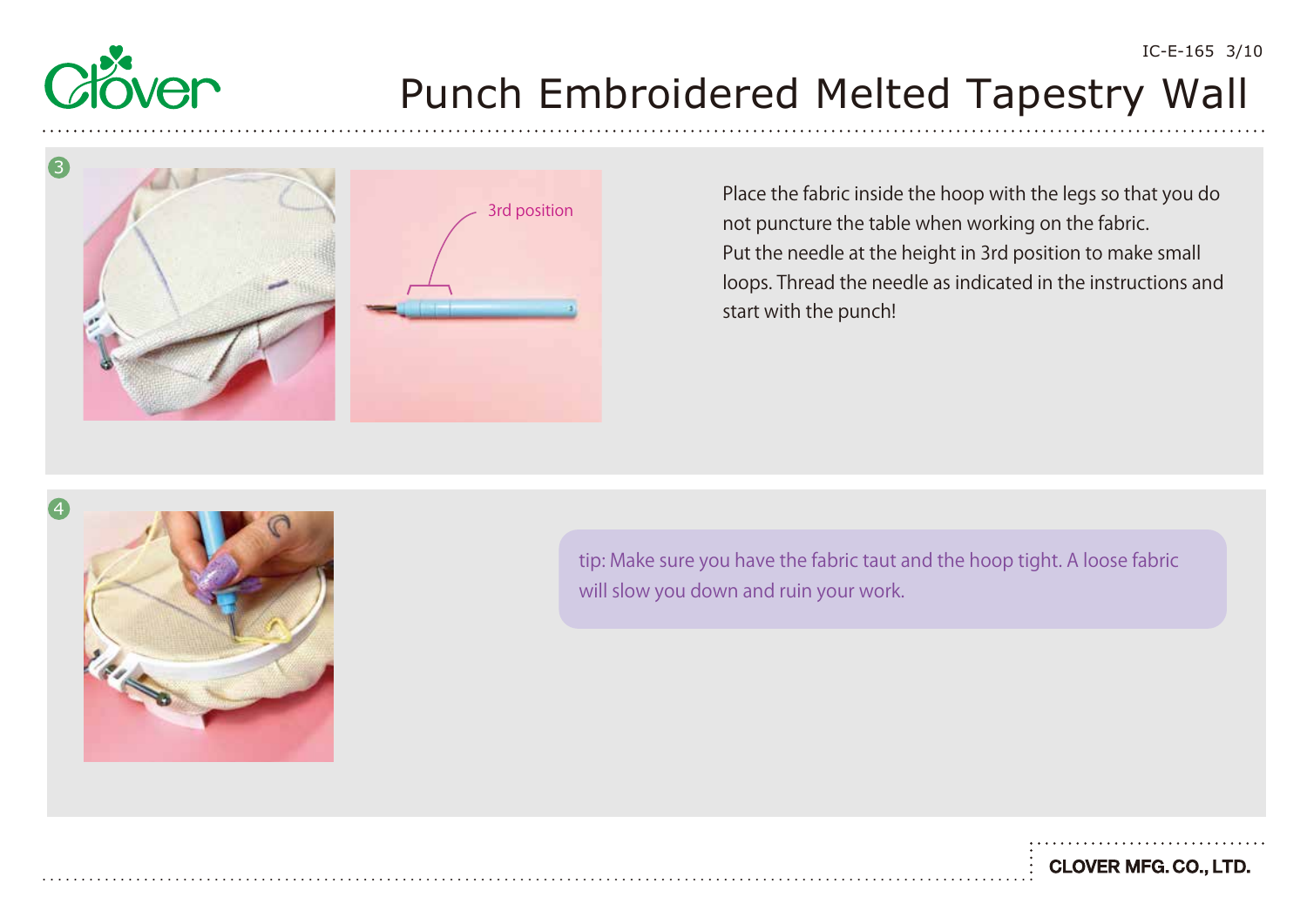



Once the hoop space is filled with the yarn, you can move freely, you just have to move the hoop, don't worry if the hoop presses the embroidery, it won't damage it.

IC-E-165 4/10

tip: When you see this, it is because you are running and you have not pricked the yarn well. Go calm, ensuring the correct spaces and the wool well punctured.



tip: It is normal that when you have advanced with the tapestry, it easily comes out of the ring. That's because we don't tighten the nut enough with our hands, I tighten the fabric and tighten it with pliers. The fabric will be firm and perfect to work with.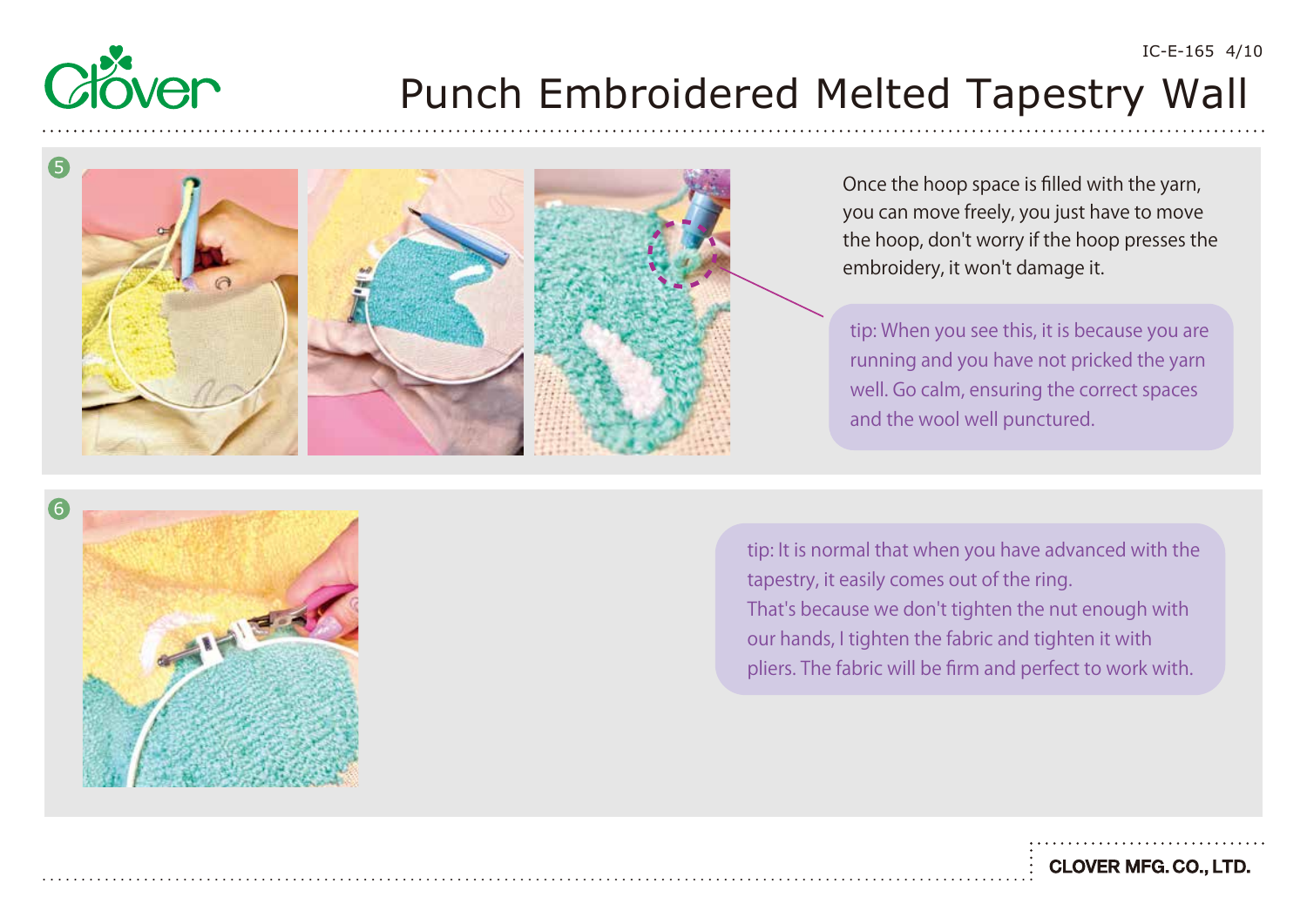



Take it off and when you go back to work put it back on, this way you will renew the tension of the fabric and the hoop.



Once the embroidery is finished, it is normal for there to be loose wool on the outside, with the help of scissors you cut it and polish it until smooth.

IC-E-165 5/10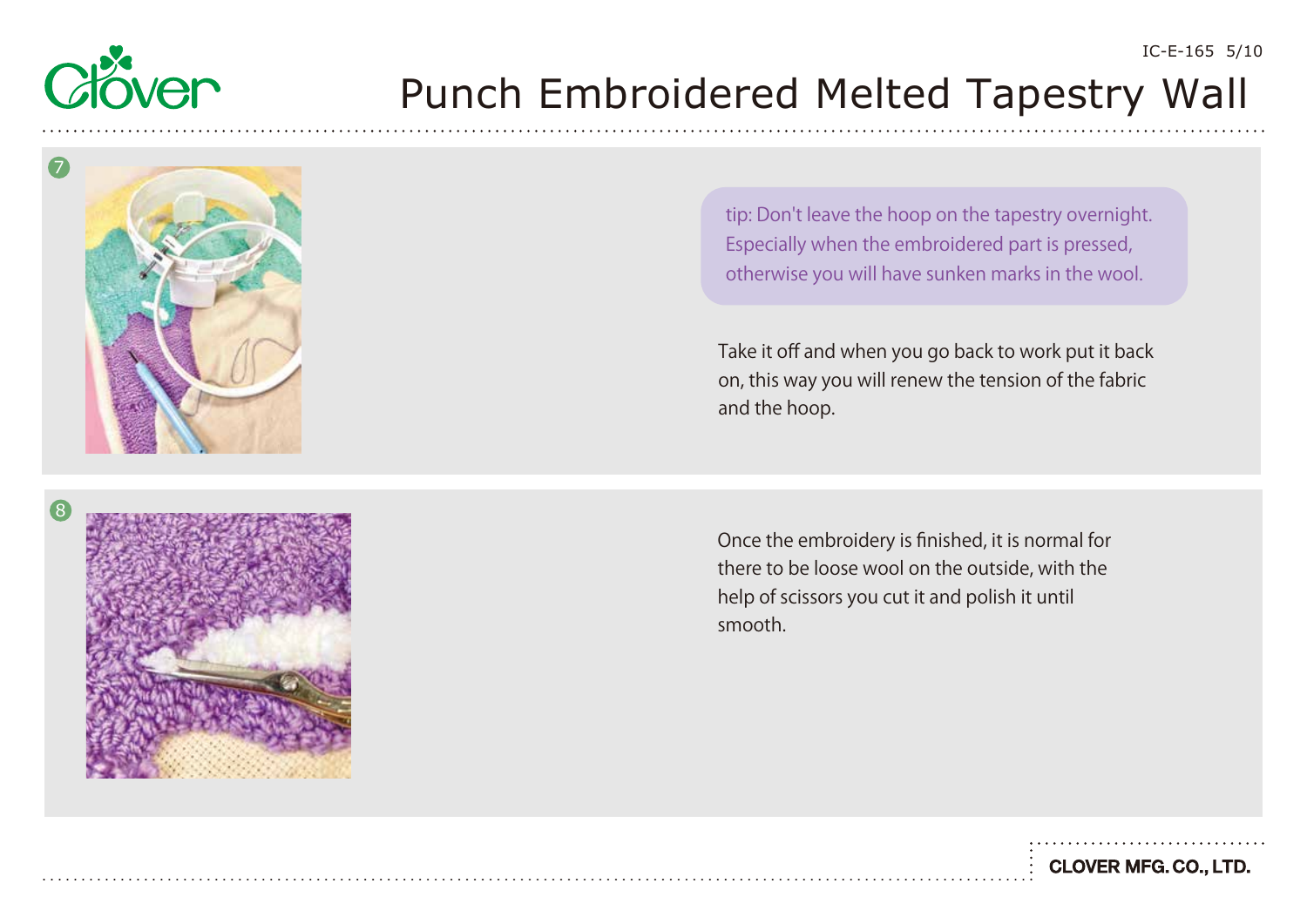



If you have ring marks, take the iron and put it on the Nylon option, and at a distance of 2 cm, apply steam on the tapestry and rub gently and repeatedly with your hand, thus equalizing the texture.

IC-E-165 6/10

**CLOVER MFG. CO., LTD.** 



Remove the excess fabric leaving 2cm ‒ 3cm of margin and in the curves below cut to the end.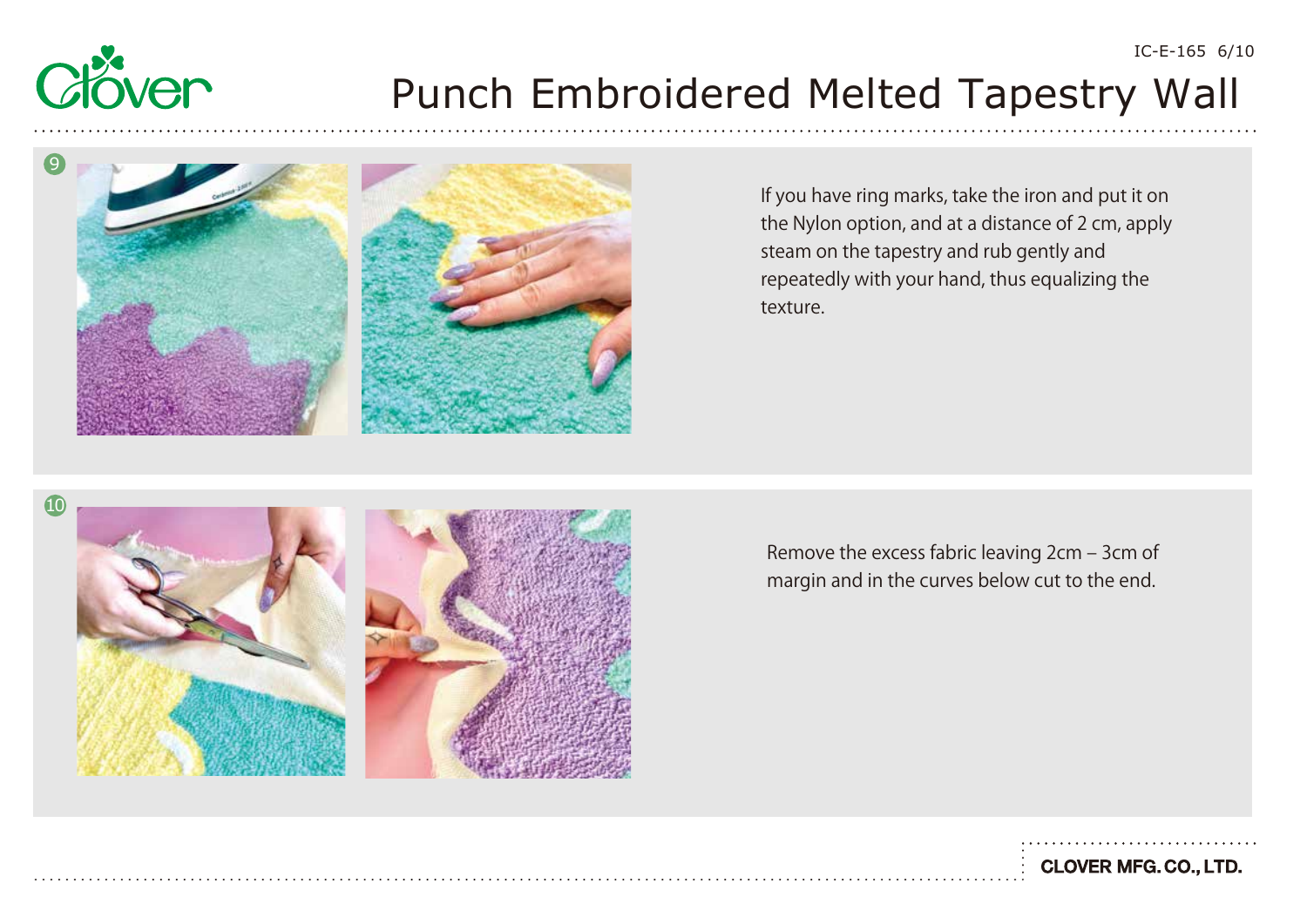







Start applying the textile glue, first in the corners and fold the fabric. Continue with the glue through the center of the tapestry so that the stitches do not come loose.



tip: You can help yourself with some pegs to hold the edges of the fabric to the tapestry. If you're in a hurry, you can hit it with a hot air dryer, otherwise you can leave it on a flat surface in the sun.

IC-E-165 7/10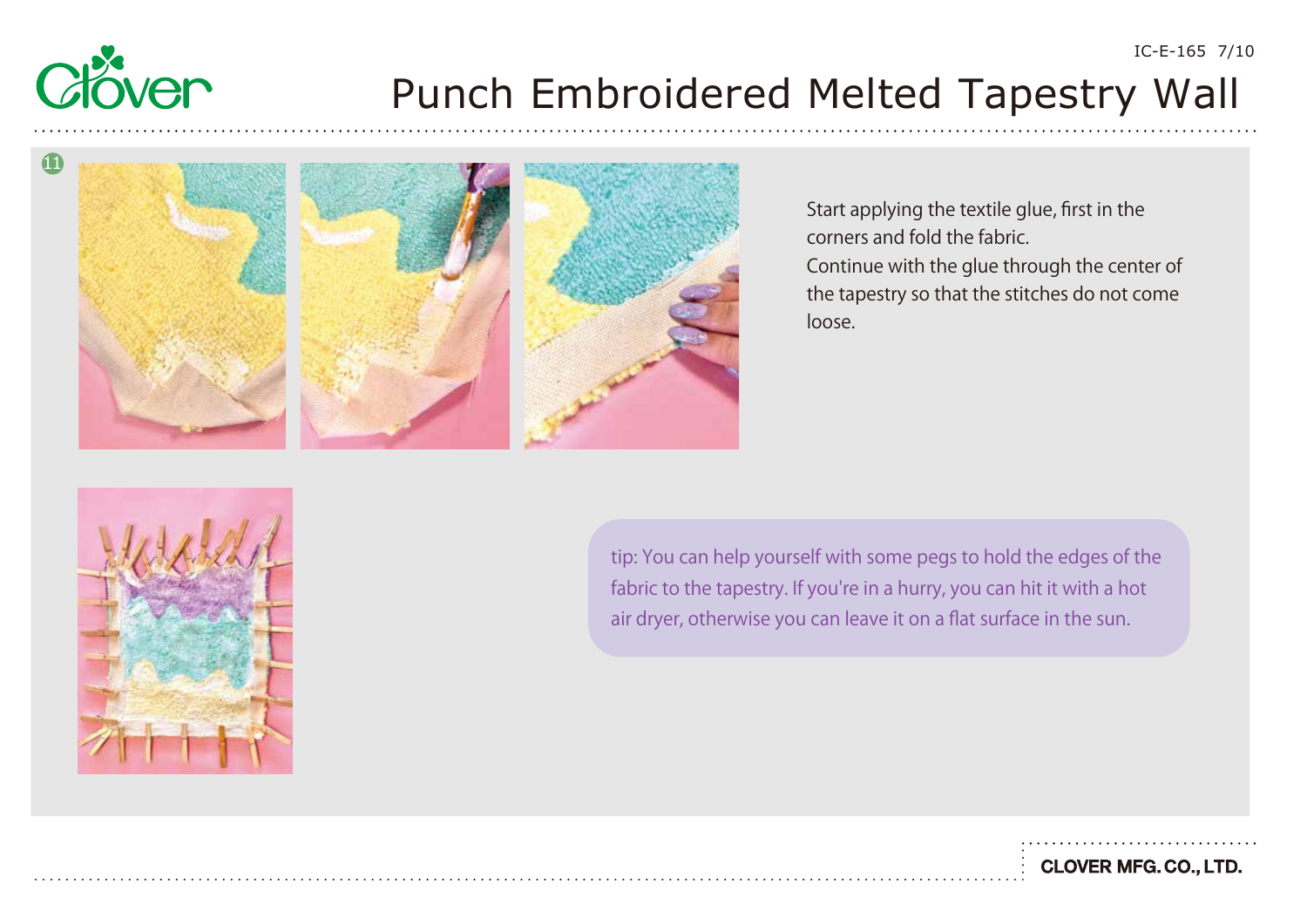# Ven

# Punch Embroidered Melted Tapestry Wall



When it is already dry, pass the remaining yellow wool several times with a wool needle and make some rings in the upper part to be able to hang the tapestry.



With a sheet of felt, mark the profile of the tapestry and cut off the excess. Next, put a little textile glue in the center and along the entire margin of the tapestry and stick the edges. Help yourself again with pegs if it comes off.

**CLOVER MFG. CO., LTD.**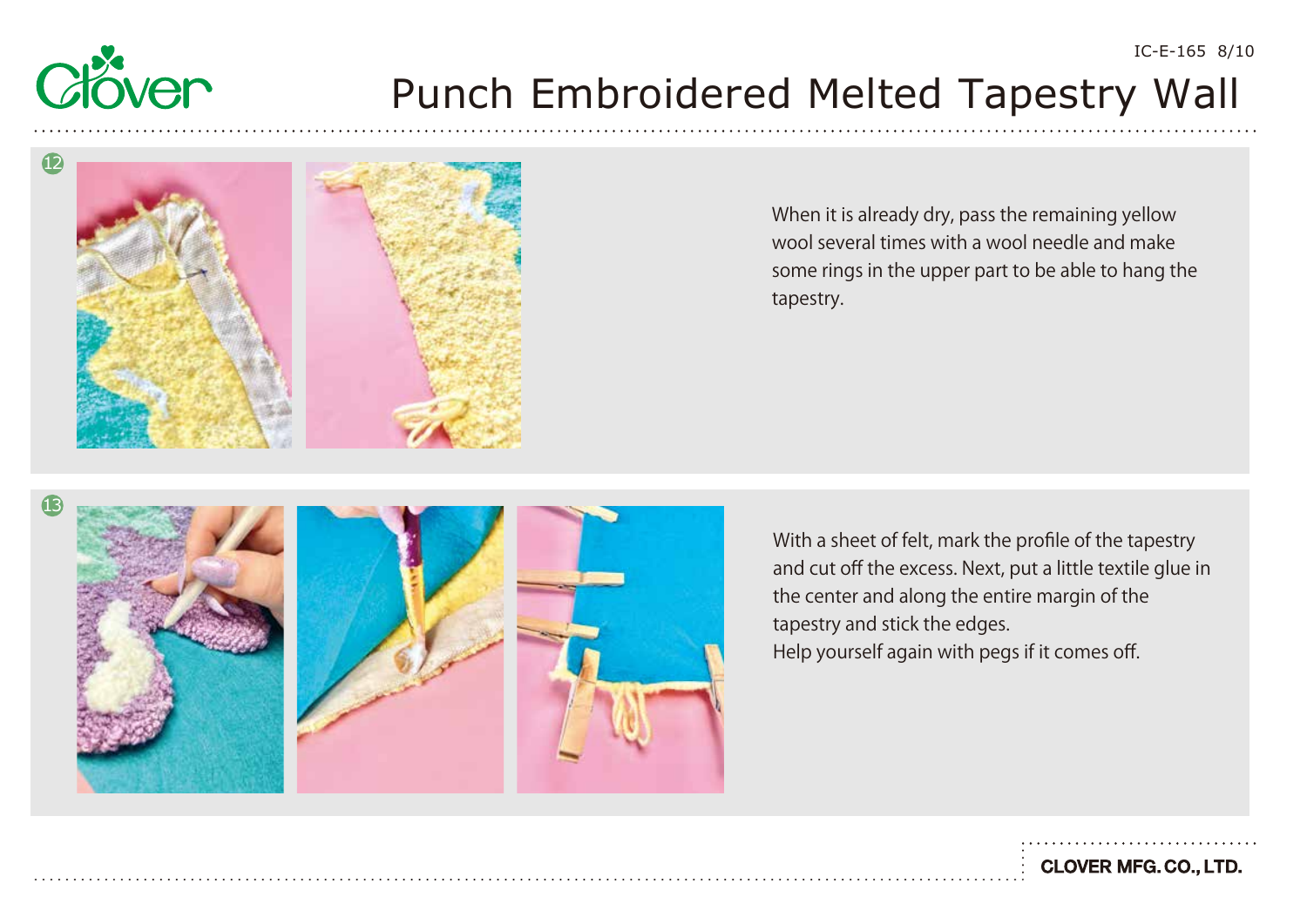



Get a wooden stick tailored to your tapestry and you're ready to decorate!

**CLOVER MFG. CO., LTD.** 

IC-E-165 9/10